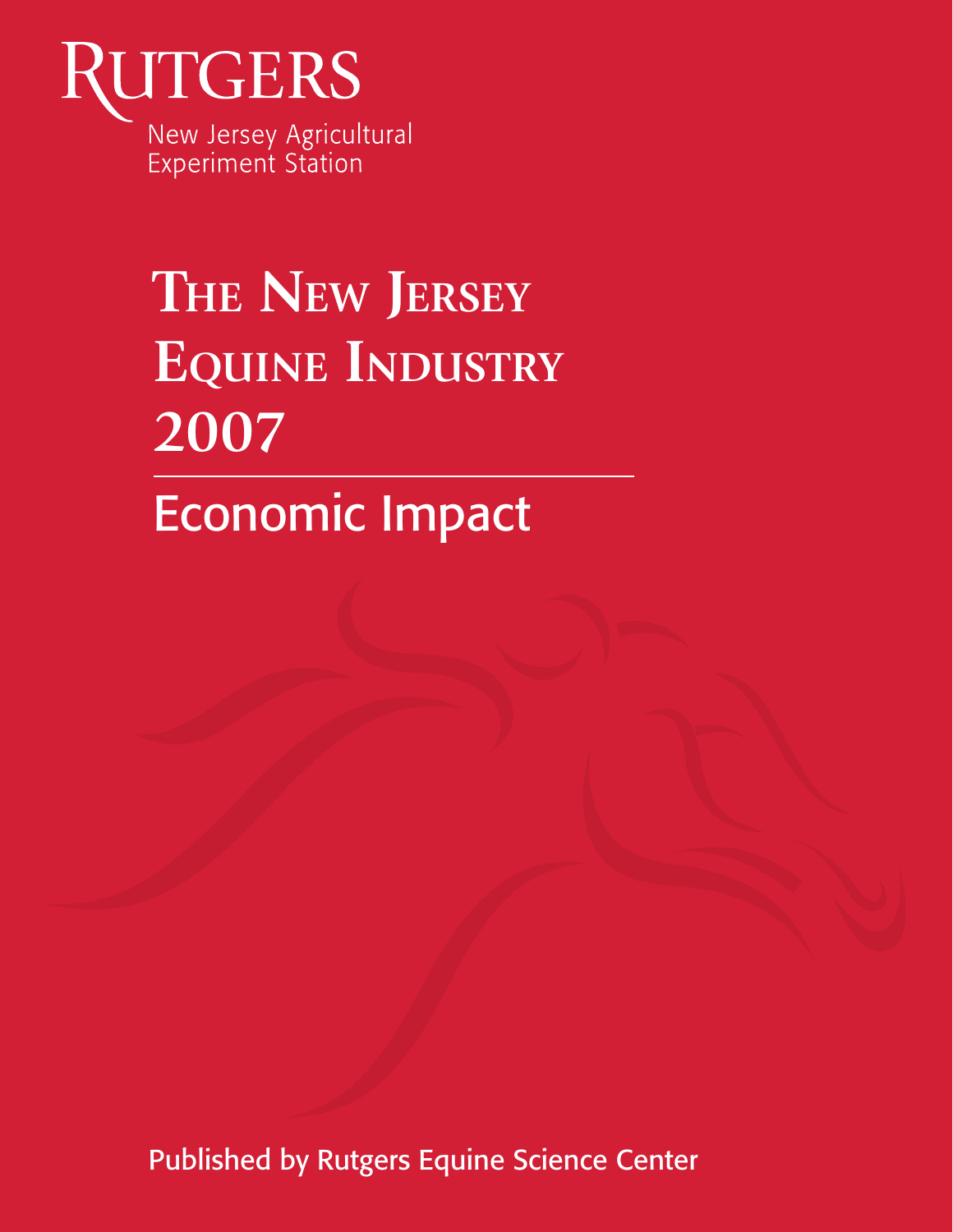## New Jersey Equine Industry, 2007 Introduction

There is a reason the state animal of New Jersey is the horse. The residents of New Jersey recognize the long and meaningful relationship they have had with horses for more than two centuries and the impact the equine industry has had on the economy of the state, on traditional agriculture, and on the preservation and maintenance of open space. They are aware of the role of the horse in sport, recreation, youth development, therapy for the handicapped, and rehabilitation of adults and children who are troubled or in trouble.

Acknowledging the complexity of the industry and the need for an updated assessment of its value, the Rutgers Equine Science Center led an effort beginning in July 2006 to analyze the economic impact of the horse industry in New Jersey. The Center partnered with several government agencies, industry groups, and private individuals to accomplish this task – the result of which is the "New Jersey Equine Industry - 2007."

Much more than providing a census of animals and facilities, the research team employed economic modeling to determine the direct and indirect impacts of the horse industry on the state's economy, on traditional agricultural enterprises, and on the maintenance of the working agricultural landscape – that is, open space that is cared for by the private sector rather than taxpayer dollars.

The result of more than 12 months of work is reported in this document. The numbers show that the horse industry – which generates \$1.1 billion in economic impact annually – is comparable to such widely recognized sectors as golf courses, landscaping, biotechnology, marine fisheries and aquaculture, and many others. In terms of impact on working agriculture, the horse industry accounts for one in five agricultural acres, more than any other segment of agriculture.

In addition to the impressive numbers, the impact on the quality of life in New Jersey is, undoubtedly, the most important contribution the horse industry makes. Horses are in every county in New Jersey and, by all accounts, are one of the top attractions for residents from the cities and suburbs when they tour the state. Clearly New Jersey is horse country, and this report provides the numbers to show why this is true.

Sponsors of this study included the New Jersey Department of Agriculture and its Equine Advisory Board and Sire Stakes units; The New Jersey Sports and Exposition Authority; the Standardbred Breeders and Owners Association of New Jersey; the Thoroughbred Breeders Association of New Jersey; and several private individuals.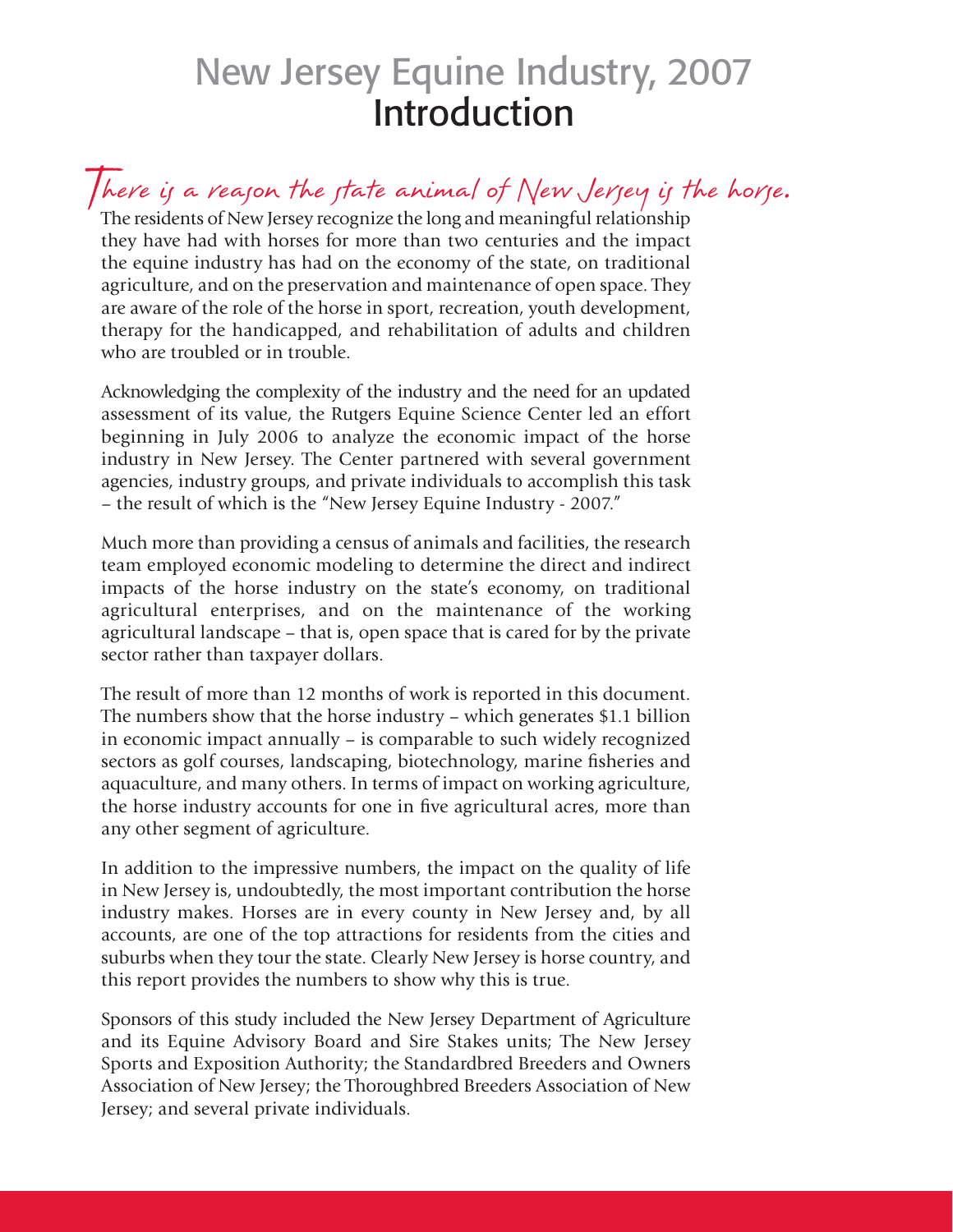## New Jersey Equine Industry, 2007 Executive Summary

#### Economic impact of the equine industry

- Total economic impact of \$1.1 billion annually
	- \$278.2 million annually for racing-related operations, not including racetracks
	- \$262.4 million annually for non-racing operations
	- \$117.8 million annually for equine owners without operations
	- \$647 million annually for the three preceding categories combined
	- \$502.3 million annually for New Jersey racetracks

#### Employment

- Nearly 13,000 jobs generated
	- 9,150 jobs generated by equine operations, not including racetracks
	- 3,820 jobs generated by racetracks

#### Taxes generated

- An estimated \$160 million annually paid in federal, state, and local taxes
	- \$85 million generated by equine operations and owners
	- \$75 million generated by New Jersey racetracks

#### Acres to support equine facilities

- 176,000 total acres reported by equine operations
	- 96,000 of these acres are directly related to equine activities
		- 78,000 of these acres are devoted to pasture and hay production
- 46,000 additional acres in New Jersey produce hay and grain for horses
- New Jersey equine-related acres represent about one-fifth of the state's 790,000 acres in agriculture

#### Animals and operations

- 42,500 equine animals housed in New Jersey
	- 30,000 in non-racing activities
	- 12,500 in racing-related activities
		- 8,200 racing-related Standardbreds
		- 4,300 racing-related Thoroughbreds
- 7,200 equine operations in New Jersey
- \$4 billion in equine-related assets
	- \$582 million in equine animals
	- \$2.9 billion in land and buildings (not including racetracks)
	- \$476 million in racetrack assets (land and buildings)

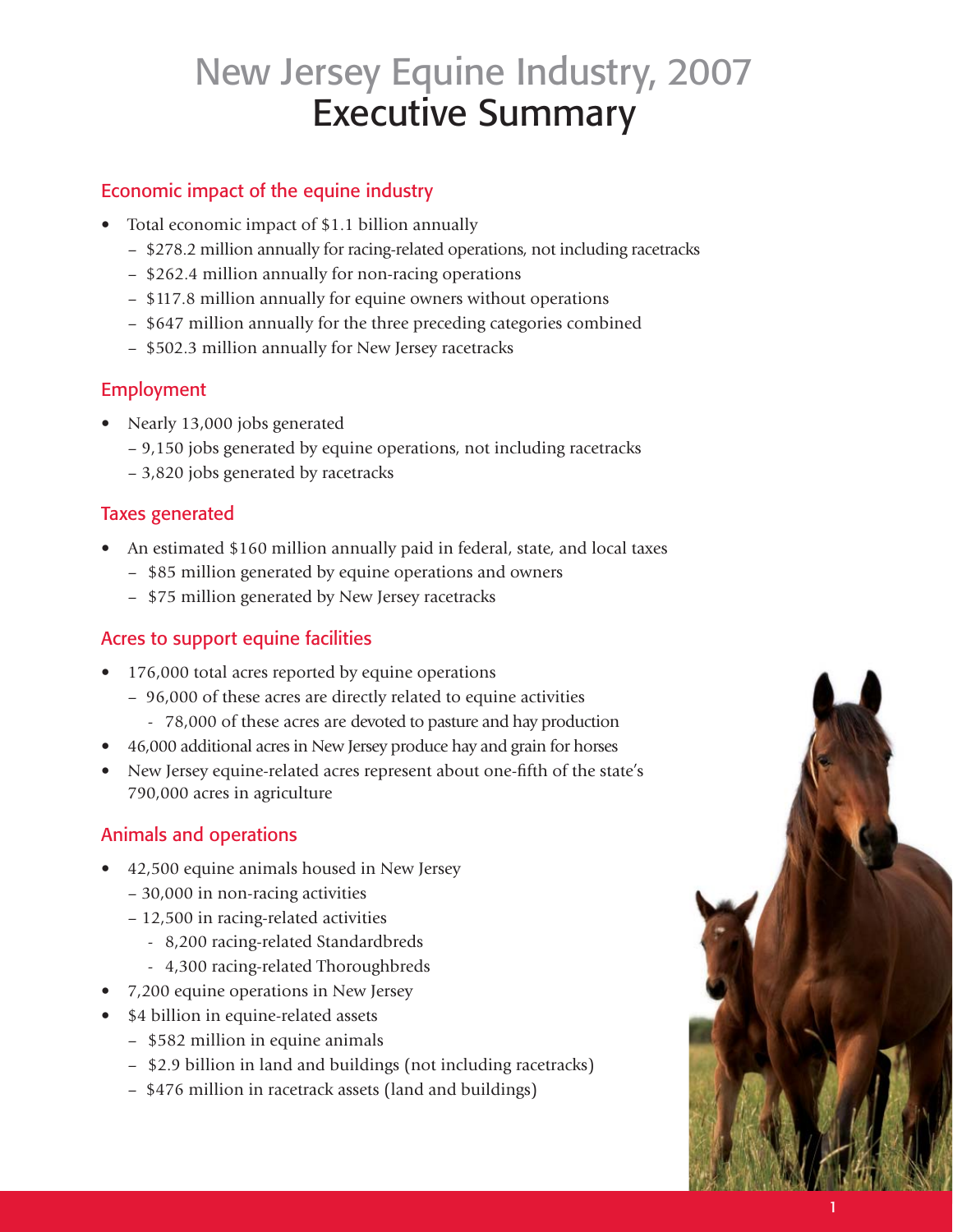

#### Annual economic impact of New Jersey equine operations and owners

Of the \$1.1 billion annual economic impact of the horse industry in New Jersey, \$647 million or 59 percent is generated by equine operations (farms and stables that house equine animals) and by horse owners who board their animals on equine operations. Racing-related operations – although fewer in number than non-racing entities – produce \$278.2 million in impact, and non-racing operations account for \$262.4 million in impact. The total economic impact is composed of two parts: (1) direct dollars spent by the equine industry, and (2) the "ripple effect" of those expenditures on other related industries.

| <b>Type of</b><br><b>Operation</b>         | <b>Direct</b><br><b>Annual Impact</b> | <b>Indirect/Induced</b><br><b>Impact</b> | <b>Total Economic</b><br><b>Impact</b> |
|--------------------------------------------|---------------------------------------|------------------------------------------|----------------------------------------|
|                                            | (\$ Millions)                         | (\$ Millions)                            | (\$ Millions)                          |
| <b>Racing-Related</b><br><b>Operations</b> | 200.0                                 | 78.2                                     | 278.2                                  |
| <b>Non-Racing Operations</b>               | 187.9                                 | 74.5                                     | 262.4                                  |
| <b>Horse Owners</b>                        | 88.9                                  | 28.9                                     | 117.8                                  |
| <b>Total Operations &amp;</b><br>Owners*   | 476.8                                 | 170.2                                    | 647.0                                  |

\* Total economic impact has been adjusted downward to eliminate double counting impacts between operations and horse owners.



#### Annual economic impact of New Jersey racetracks

Racetracks located at the Meadowlands, Monmouth Park, Freehold Raceway and the Atlantic City Race Course represent an important economic engine in New Jersey. Together, they produce an annual economic impact of \$502.3 million. This does not include wagering (the "pari-mutuel handle") at racetracks or the effects of travel and tourism-related contributions to the economy. Other reports have shown that a major one-time event at a racetrack, such as the Breeders Cup, can generate upwards of \$50 million in incremental impact for the surrounding communities and the state.

|                                        | <b>Annual Impact</b><br>(\$ Millions) |
|----------------------------------------|---------------------------------------|
| <b>Direct Annual Impact</b>            | 282.4                                 |
| Indirect/Induced Impact                | 219.9                                 |
| <b>Total Racetrack Industry Impact</b> | 502.3                                 |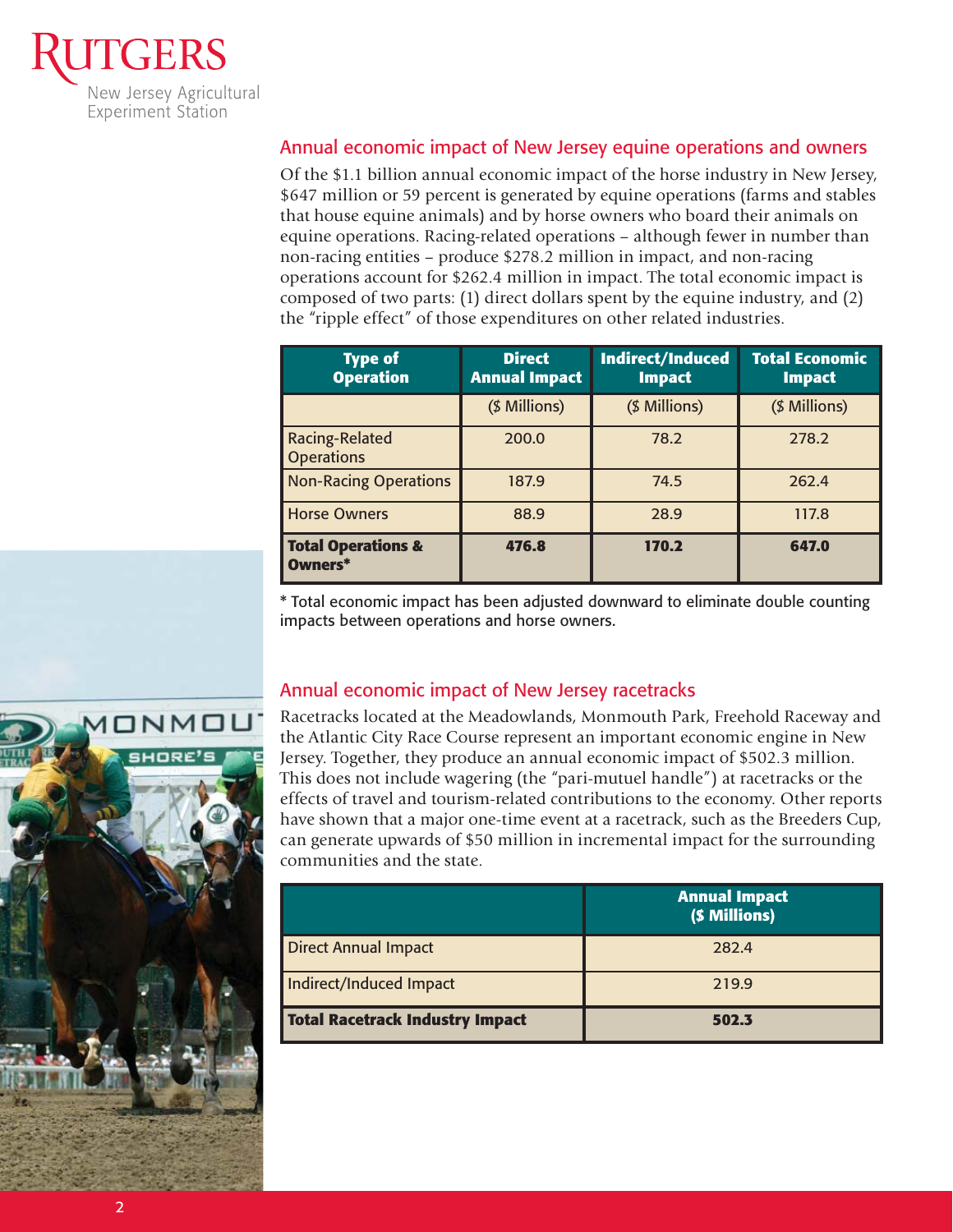

#### Top sources of income for equine operations and owners

Although a large number of equine operations are not businesses pursuing income, other sectors – especially the racing-related and professional boarding and show horse operations – do generate revenues. The main income sources are boarding, racing purses, sale of horses, training, and lessons.



\* Other Income category includes income from breeding, sale of hay & forage, leasing, non-racing competition, shows, trail riding, and other.

#### Top 10 annual expense categories for equine operations and owners

Expenditures affect all segments of the horse community, with nearly \$377 million paid out annually, excluding labor costs. The top expenditure categories are equipment purchases and depreciation (\$40 million), capital improvements (\$34 million), horse health costs (\$32 million), training fees (\$31 million), boarding (\$30 million), feed and supplements (\$23 million), hay and forage (\$22 million), and taxes (\$21 million).

|                                              | <b>Annual Expenses*</b> |               |  |
|----------------------------------------------|-------------------------|---------------|--|
| <b>Expense Type</b>                          | (\$ Millions)           | $\frac{0}{0}$ |  |
| <b>Equipment Purchase &amp; Depreciation</b> | 40.0                    | 10.6%         |  |
| <b>Capital Improvements</b>                  | 33.6                    | 8.9%          |  |
| Health                                       | 32.2                    | 8.5%          |  |
| <b>Training Fees</b>                         | 30.8                    | 8.2%          |  |
| <b>Boarding</b>                              | 30.1                    | 8.0%          |  |
| <b>Grain and Supplements</b>                 | 23.2                    | 6.2%          |  |
| Hay/Forage                                   | 22.2                    | 5.9%          |  |
| <b>Taxes</b>                                 | 21.4                    | 5.7%          |  |
| <b>Equipment Maintenance</b>                 | 15.7                    | 4.2%          |  |
| <b>Farrier</b>                               | 13.6                    | 3.6%          |  |
| All Other Expenses**                         | 114.1                   | 30.3%         |  |
| <b>Total Expenses</b>                        | 376.8                   | 100.0%        |  |

\* Excludes labor expenses. \*\* Other category includes expenses for insurance, breeding, bedding, competitive events, travel, utilities, grazing and cropland maintenance, tack and clothing, supplies, rent, professional fees, contract services, advertising, and other.

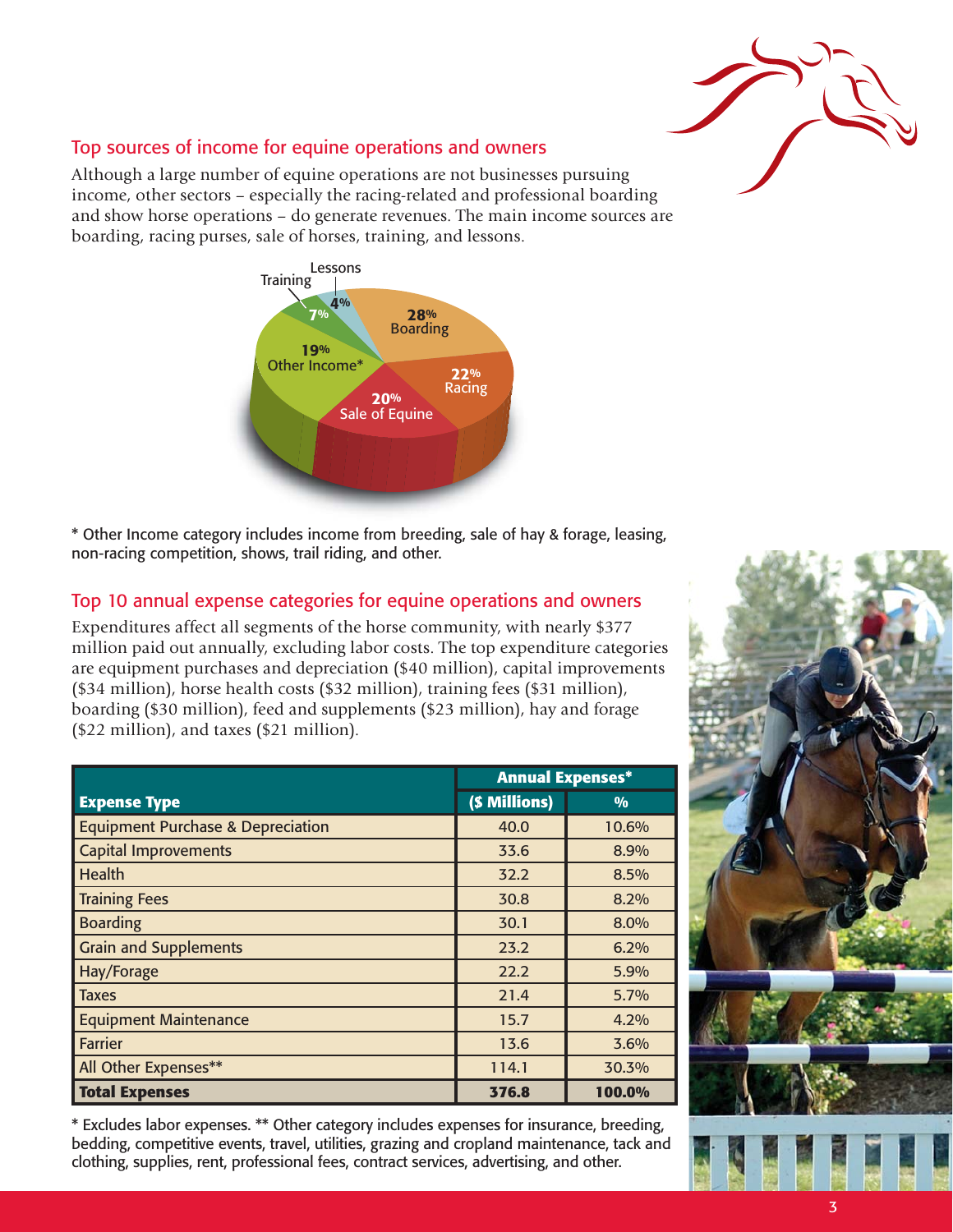

### Employment impact of the New Jersey equine industry

An estimated 13,000 jobs are generated by the equine industry in New Jersey, including a total of 5,670 directly employed by equine operations and horse owners and another 2,048 by the racetracks. In addition, 5,252 jobs are generated by the equine industry through the ripple effect on other industries.

| <b>Type of</b><br><b>Operation</b>  | <b>Directly</b><br><b>Employed</b> | <b>Indirect/Induced #</b><br><b>Jobs Generated</b> | <b>Total #Jobs</b><br><b>Generated</b> |
|-------------------------------------|------------------------------------|----------------------------------------------------|----------------------------------------|
| <b>Racing-Related Operations</b>    | 1,480                              | 1,711                                              | 3,191                                  |
| <b>Non-Racing Operations</b>        | 3,805                              | 1,359                                              | 5,164                                  |
| <b>Horse Owners</b>                 | 386                                | 764                                                | 1,150                                  |
| <b>All Operations &amp; Owners*</b> | 5,670                              | 3,480                                              | 9,150                                  |
| <b>New Jersey Racetracks</b>        | 2,048                              | 1,772                                              | 3,820                                  |

\* Total employment impact has been adjusted downward to eliminate double counting impacts between operations and horse owners.

#### Proportion of labor expenses by type of operation and horse owners

Racing-related operations accounted for almost two-thirds of labor expenditures in the horse industry. Twenty-seven percent of labor expenses are generated by non-racing operations, and horse owners accounted for another eight percent.



#### Annual tax impact of the New Jersey equine industry\*

The equine industry generates an estimated \$160 million in tax revenues for the federal government, the state, and municipalities. More than \$60 million goes to state and local authorities in the form of corporate, personal, and property taxes.

| <b>Type of Operation</b>                   | <b>Federal Tax</b><br><b>Impact</b><br>(\$ Millions) | State and Local<br><b>Tax Impact</b><br>(\$ Millions) | <b>Total Tax Impact</b><br>(\$ Millions) |
|--------------------------------------------|------------------------------------------------------|-------------------------------------------------------|------------------------------------------|
| <b>All Equine Operations</b><br>and Owners | 53.4                                                 | 31.9                                                  | 85.3                                     |
| <b>New Jersey Racetracks</b>               | 44.2                                                 | 31.2                                                  | 75.4                                     |

\*Estimated tax impacts include federal, state, and local taxes generated from the direct, indirect, and induced impacts of the equine industry. Included are estimates of corporate profits tax, personal taxes, Social Security taxes, and property taxes. Estimate may include a small percentage of overlap.

Estimates are adjusted for the fact that the New Jersey Sports and Exposition Authority (operating Meadowlands and Monmouth Park) is exempt from taxation, but does make payments in lieu of taxes to local municipalities.

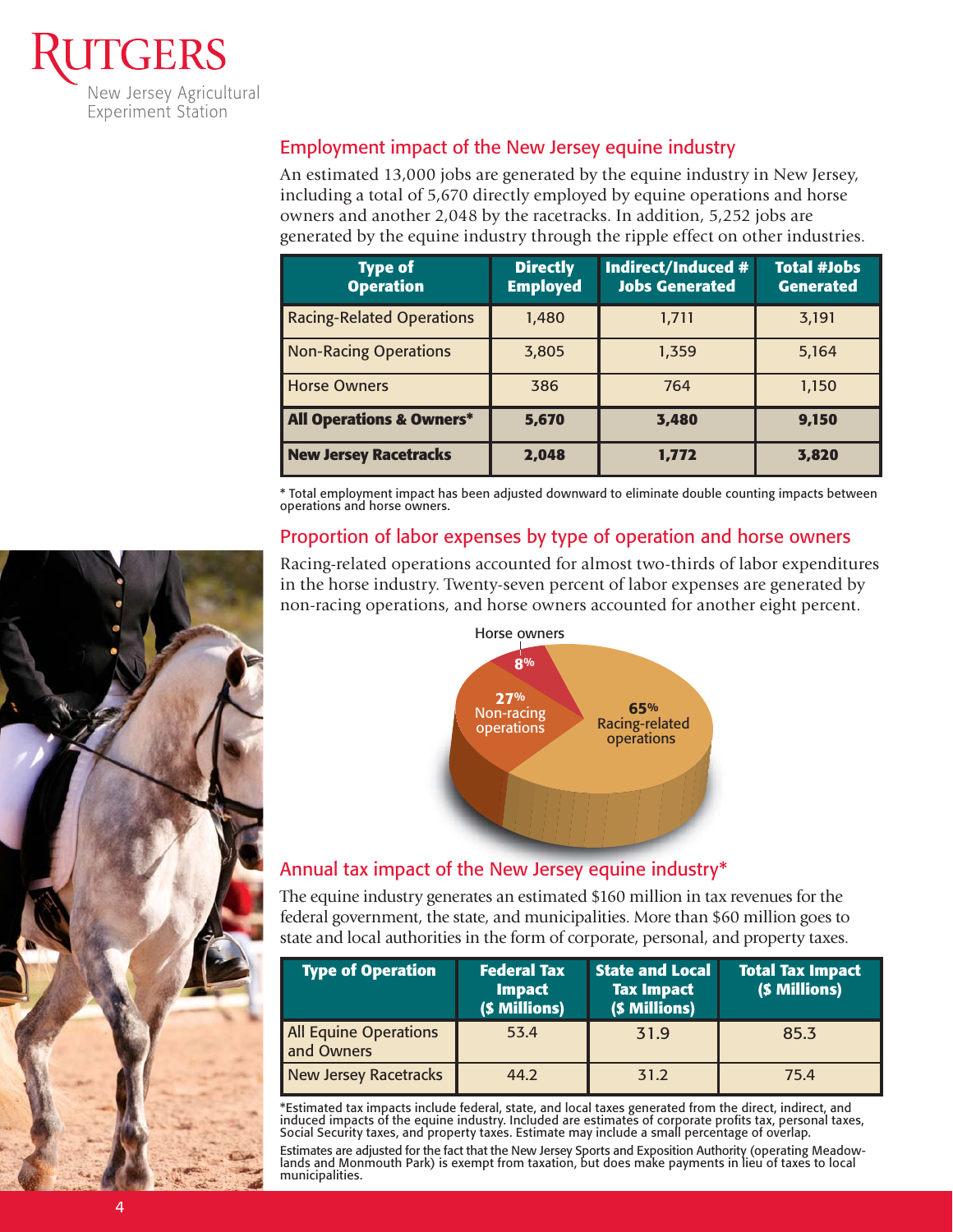

#### Asset value of the New Jersey equine industry

The 7,200 equine operations in New Jersey hold assets valued at nearly \$4 billion, including \$582 million in horses and other equine animals and \$2.9 billion in land and buildings. New Jersey's racetracks account for an additional \$476 million in land and building assets.

| <b>Type of Operation</b>         | <b>Land and</b><br><b>Capital</b><br>(\$ Millions) | <b>Equine Animals</b><br>(\$ Millions) | <b>Total Value</b><br>(\$ Millions) |
|----------------------------------|----------------------------------------------------|----------------------------------------|-------------------------------------|
| <b>Racing-Related Operations</b> | 833                                                | 316                                    | 1,149                               |
| <b>Non-Racing Operations</b>     | 2.076                                              | 175                                    | 2,251                               |
| <b>All Equine Operations</b>     | 2,909                                              | 491                                    | 3,400                               |
| <b>New Jersey Racetracks</b>     | 476                                                | 91                                     | 567                                 |

### Agricultural land in New Jersey supporting New Jersey's equine animals

Including land in New Jersey that is used to grow forage and grain for the state's horses, approximately 142,000 acres are used to support the equine industry. This is almost one-fifth of the state's estimated 790,000 acres in farms.

| <b>Type of</b><br><b>Operation</b>                                                       | <b>Number of</b><br><b>Operations</b> | <b>Total</b><br><b>Facility</b><br><b>Acres</b> | <b>Acres that are</b><br><b>Equine-Related</b> | <b>Acres Used for</b><br>Pasture, Hay,<br>and Grain |
|------------------------------------------------------------------------------------------|---------------------------------------|-------------------------------------------------|------------------------------------------------|-----------------------------------------------------|
| Racing-Related<br><b>Operations</b>                                                      | 700                                   | 34,000                                          | 24,000                                         | 22,000                                              |
| <b>Non-Racing</b><br><b>Operations</b>                                                   | 6,500                                 | 142,000                                         | 72,000                                         | 56,000                                              |
| <b>All Equine</b><br><b>Operations</b>                                                   | 7,200                                 | 176,000                                         | 96,000                                         | 78,000                                              |
| <b>Farms Without</b><br>Any Equine**                                                     | $nc^*$                                | $nc^*$                                          | 46,000                                         | 46,000                                              |
| <b>All New Jersey</b><br><b>Operations</b><br><b>Supporting</b><br><b>Equine Animals</b> | $nc^*$                                | $nc^*$                                          | 142,000                                        | 124,000                                             |

\*nc = not collected as part of this study

\*\* i.e., farms that produce forage, straw, and grain for equine animals

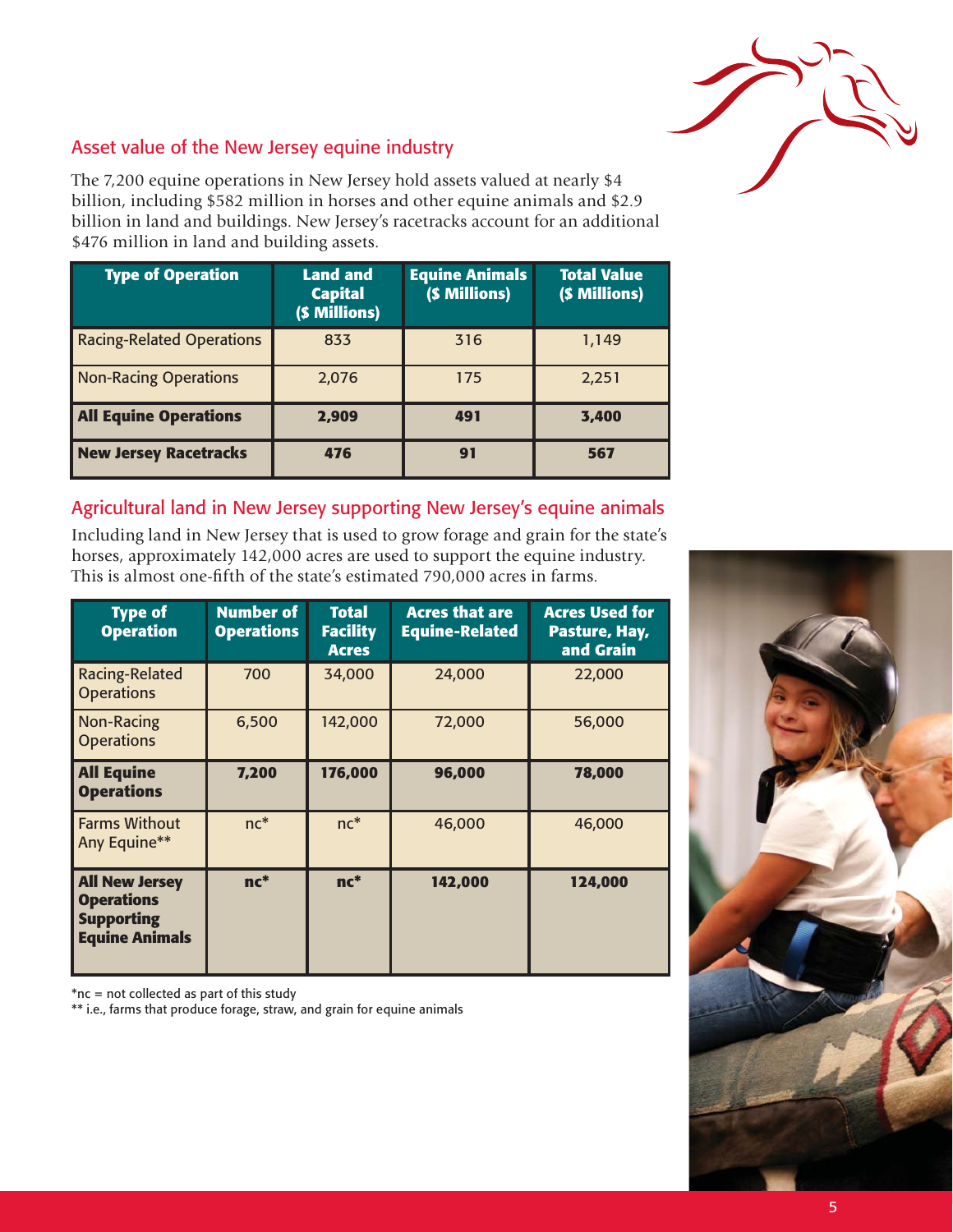

#### Equine operations and associated land, by county

The top three counties in both acres and number of operations are Hunterdon, Monmouth, and Burlington. The industry appears to be growing in the state's northwestern counties.

| <b>County</b>                   | <b>Number of</b><br><b>Operations</b> | <b>Total</b><br><b>Facility</b><br><b>Acres</b> | <b>Acres that are</b><br><b>Equine-Related</b> | <b>Acres Used for</b><br>Pasture, Hay,<br>and Grain |
|---------------------------------|---------------------------------------|-------------------------------------------------|------------------------------------------------|-----------------------------------------------------|
| <b>Atlantic</b>                 | 270                                   | 3,100                                           | 2,100                                          | 1,500                                               |
| <b>Burlington</b>               | 850                                   | 20,700                                          | 12,100                                         | 10,100                                              |
| Camden                          | 160                                   | 1,600                                           | 1,100                                          | 1,000                                               |
| <b>Cape May</b>                 | 230                                   | 2,500                                           | 1,700                                          | 1,300                                               |
| Cumberland                      | 270                                   | 8,200                                           | 3,300                                          | 2,800                                               |
| <b>Gloucester</b>               | 490                                   | 6,200                                           | 3,600                                          | 2,800                                               |
| Hunterdon                       | 1,110                                 | 29,400                                          | 16,600                                         | 14,000                                              |
| <b>Mercer</b>                   | 110                                   | 3,500                                           | 2,300                                          | 2,100                                               |
| <b>Middlesex</b>                | 160                                   | 4,200                                           | 2,400                                          | 1,900                                               |
| Monmouth                        | 960                                   | 27,300                                          | 19,900                                         | 15,700                                              |
| <b>Morris</b>                   | 260                                   | 3,700                                           | 2,100                                          | 1,600                                               |
| Ocean                           | 290                                   | 4,000                                           | 1,500                                          | 1,100                                               |
| Salem                           | 500                                   | 12,900                                          | 5,600                                          | 4,700                                               |
| <b>Somerset</b>                 | 250                                   | 7,600                                           | 3,500                                          | 2,900                                               |
| <b>Sussex</b>                   | 640                                   | 20,000                                          | 10,300                                         | 7,800                                               |
| <b>Warren</b>                   | 500                                   | 18,800                                          | 6,800                                          | 5,300                                               |
| All other<br><b>NJ</b> counties | 150                                   | 2,100                                           | 1,100                                          | 900                                                 |
| <b>Statewide Total</b>          | 7,200                                 | 176,000                                         | 96,000                                         | 78,000                                              |

#### Operations by number of head

This is largely an industry of smaller farms. More than 70 percent of the state's 7,200 equine operations had fewer than eight equine animals in 2006. These operations include not only small commercial facilities, but also horses kept in "backyards" and commodity farms that happen to keep a few horses. Although they make up only 29 percent of all operations, those having eight or more animals account for three-quarters of New Jersey's equine inventory of 42,500, while operations with 20 or more animals account for a third.



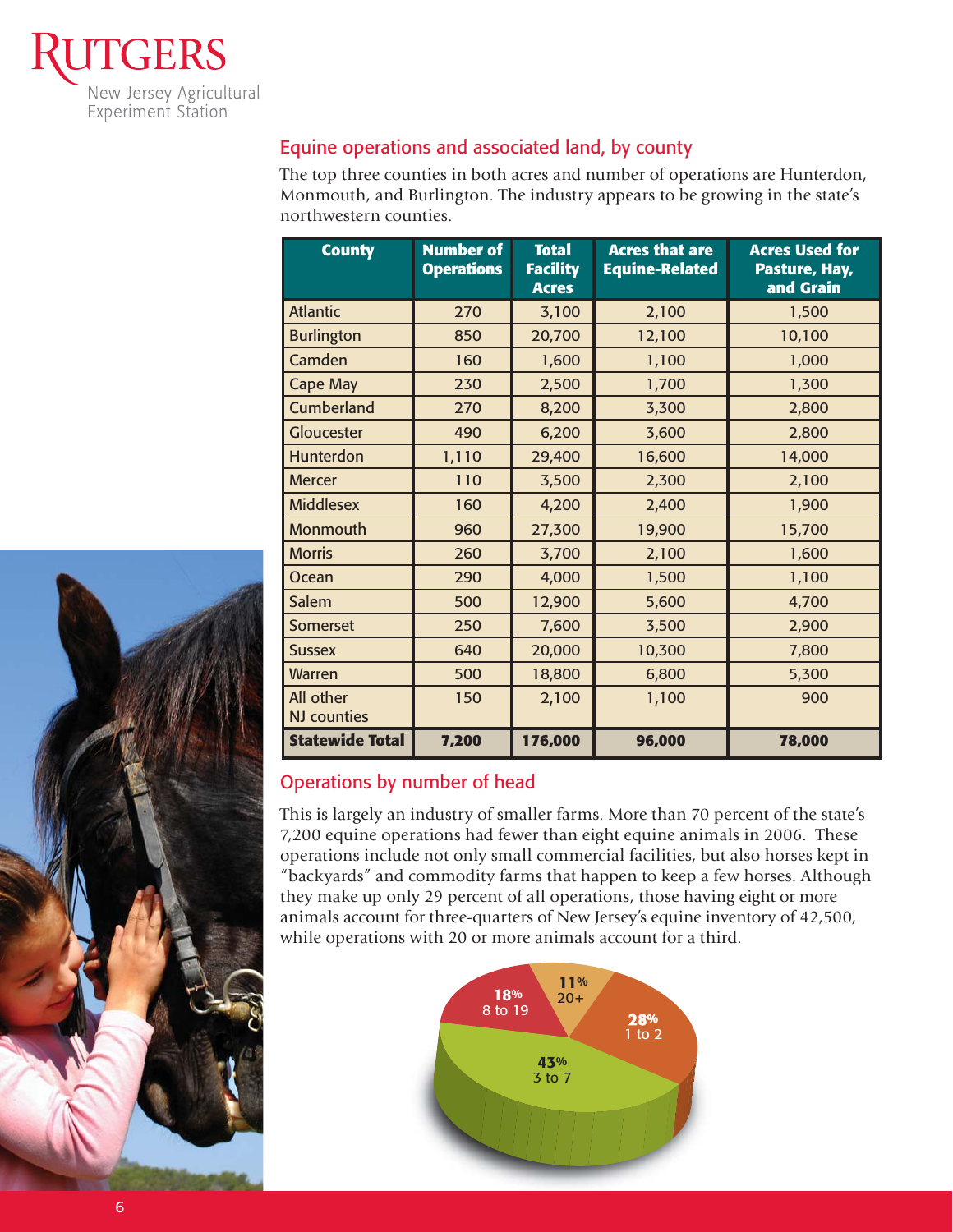

#### Operations by number of equine-related acres

The distribution of operations by size follows the distribution by number of head. More than half of all operations have fewer than 10 acres that can be characterized as equine-related. Although constituting a minority of all operations, those with more than 10 acres nevertheless account for 86 percent of the 96,000 equine-related acres on operations, while operations with more then 20 acres account for 71 percent of this total. Racing-related operations are, on average, about three times the size of non-racing operations, and account for one-quarter of operation acres devoted to equine activities.



#### Equine operations by primary function

The chart below highlights the importance of the pleasure portion of the equine industry, with 46 percent of facilities with horses reporting that they are private residences, not commercial operations. The breeding and training categories, making up 22 percent of all operations, are the ones most likely to be racingrelated.



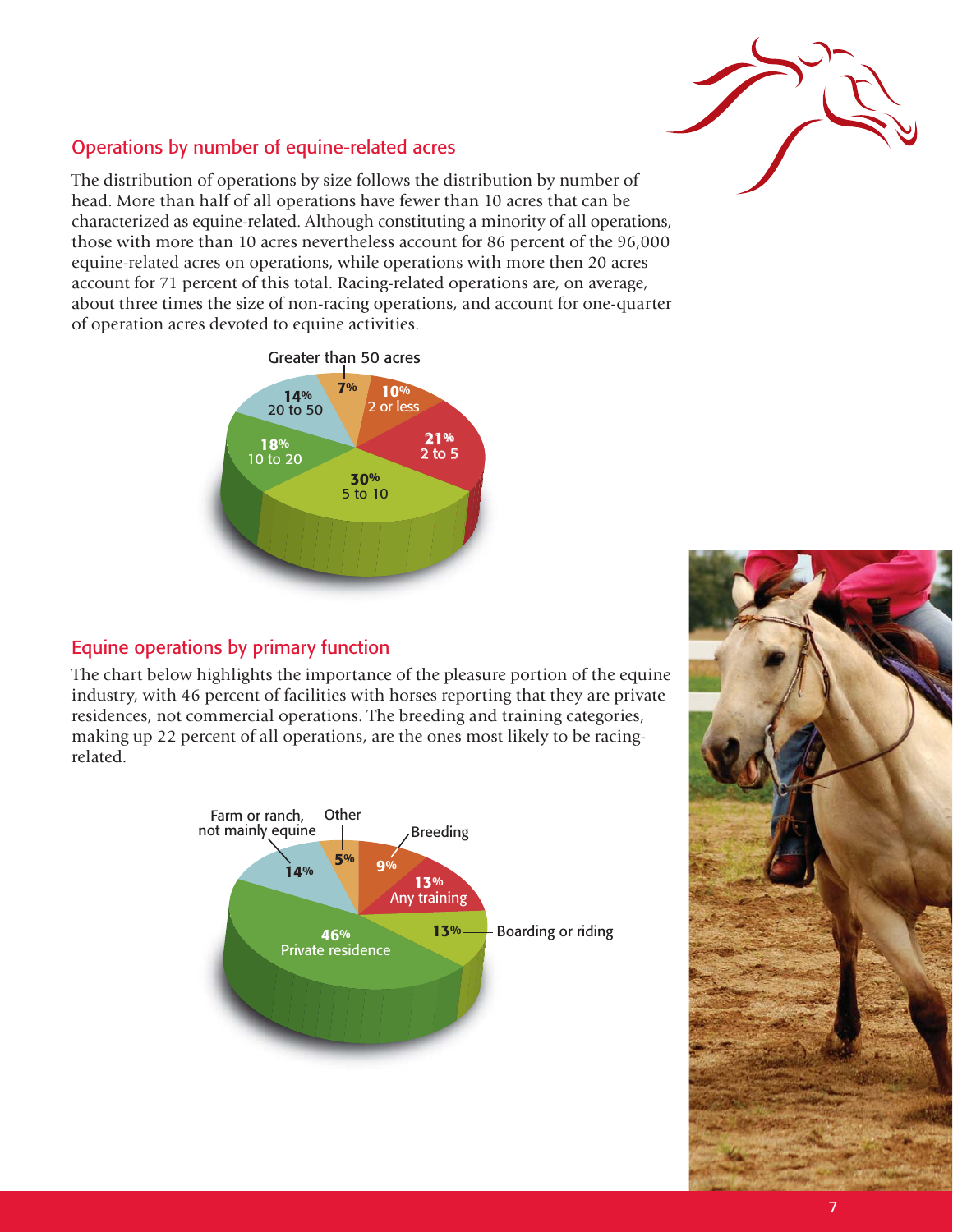

#### Acres by prior use of equine operation\*

As urbanization continues, horses may prove to be a more profitable use of open land than more traditional agricultural commodities. More than a third of the land currently in equine operations was in field crops, livestock, or fruits and vegetables before becoming a horse farm.



#### Equine operations involved in racing-related activities

Racing represents a significant portion of the New Jersey equine industry, even far from the track. The racing-related operations shown below — 29% of the total — have more than half of their inventory in Standardbreds or Thoroughbreds that are foals, breeding stock, or active racehorses.



New Jersey's horse people are a seasoned and committed group. Only a fifth, however, list the equine industry as a full-time occupation. This reflects not only the industry's pleasure component, but also the need for virtually all farm families to supplement their earnings with off-farm income.

| <b>Demographic Profile of the Equine Industry</b> |     |  |
|---------------------------------------------------|-----|--|
| Male                                              | 40% |  |
| Female                                            | 60% |  |
| Average age                                       | 52  |  |
| Own at least one equine animal                    | 76% |  |
| Average years owning equine                       | 23  |  |
| Own an operation                                  | 52% |  |
| Primary occupation is in equine industry          | 20% |  |

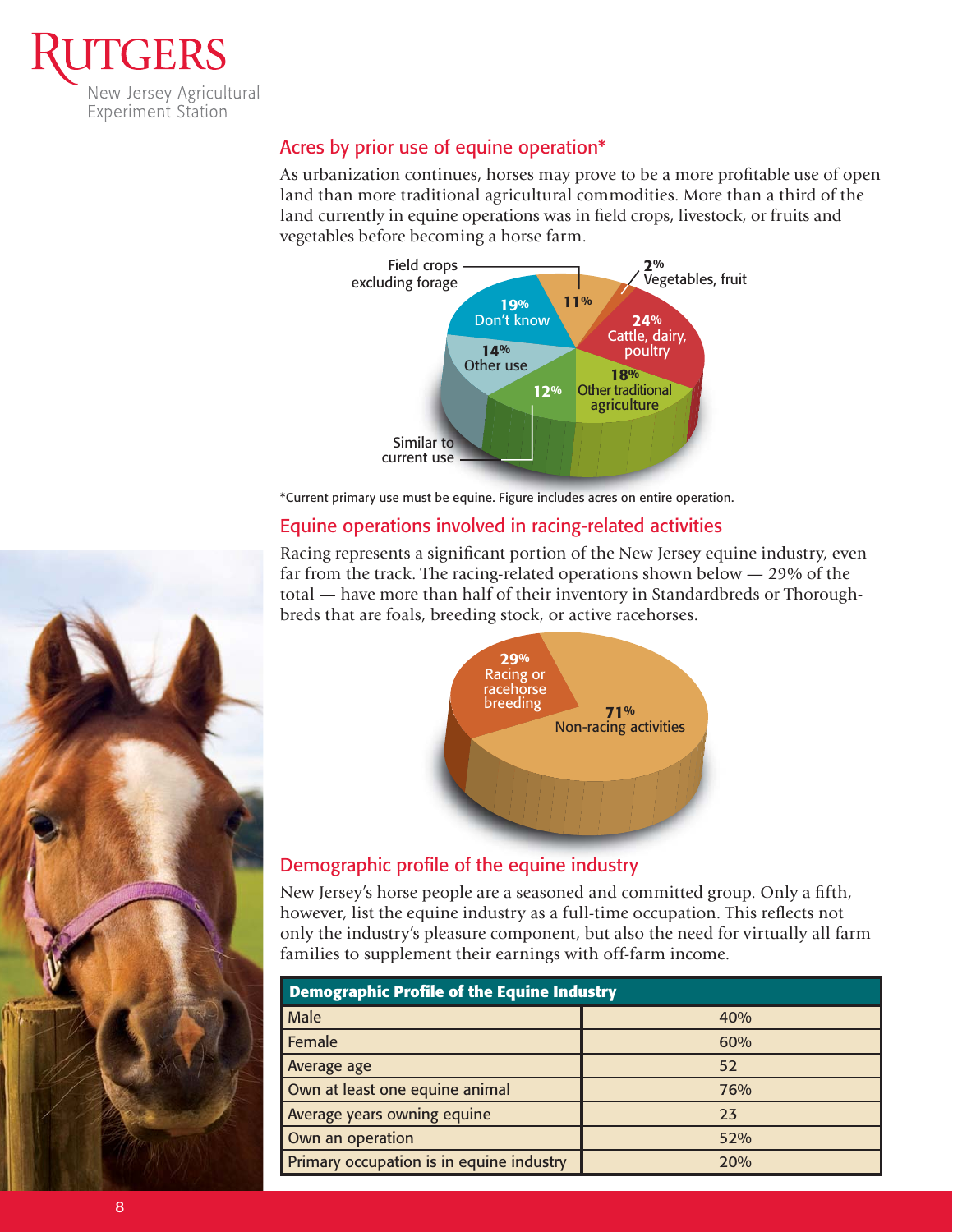

#### Study Authors

This study is a joint effort of an inter-disciplinary research team of the New Jersey Agricultural Experiment Station (NJAES) of Rutgers University. Paul Gottlieb of the Department of Agricultural, Food, and Resource Economics served as principal investigator. Brian Schilling and Kevin Sullivan of the Rutgers Food Policy Institute had primary responsibility for the economic impact portion of the analysis. Drawing on their detailed knowledge of the equine industry in New Jersey, Karyn Malinowski and Diana Orban Brown of the Rutgers Equine Science Center contributed significantly to the execution of the study and communication of the findings.

#### Methodology

The study is based on an extensive survey of the equine industry conducted by the National Agricultural Statistics Service (NASS), a statistical agency of the United States Department of Agriculture. NASS mailed the survey to a list of nearly 10,000 potential horse owners and operations, and had staff visit 103 segments or parcels of land representative of New Jersey's agricultural and urban geography. The data collected from horse owners and operations in the geographical portion of the study was combined with the mail response to provide indications on equine inventory and the impact of the equine industry on the state's economy. This list-segment procedure is a highly recognized statistical methodology.

Expenditure information from the 2006 NASS survey was fed into IMPLAN, a highly-regarded computer model of the New Jersey economy. This enabled the research team to estimate the "multiplier" portion of the equine industry's impact on the New Jersey economy. Expenditure data was also combined with 2006 feed prices and 2002 agricultural yield figures to estimate the number of acres on non-equine farms used to feed New Jersey's horses. (A survey of the local hay industry, conducted by NJAES in 2004, was helpful for estimating prices, product mix, and interstate trade; see "NJAES Extension Bulletin E305.") Finally, telephone interviews were conducted with the state's racetracks and with a number of industry participants, both customers and suppliers.

#### Acknowledgements

The authors would like to thank Troy Joshua and his team of statisticians at the New Jersey office of the National Agricultural Statistics Service for their thorough data-gathering efforts. We would also like to thank Sarah Ralston and David Tulloch of Rutgers' School of Environmental and Biological Sciences; Ed Wengryn of the New Jersey Farm Bureau; and S. P. Dey II, Jane Gilbert, and David Meirs II, active equine industry participants, for providing suggestions on methodology. Several members of Rutgers Cooperative Extension gave technical advice, including Donna Foulk, Dan Kluchinski, Carey Williams, Joe Heckman, and Bob Mickel. Any errors or omissions are the authors' alone.

*Further information related to the study is available on the Equine Science Center website at www.esc.rutgers.edu*